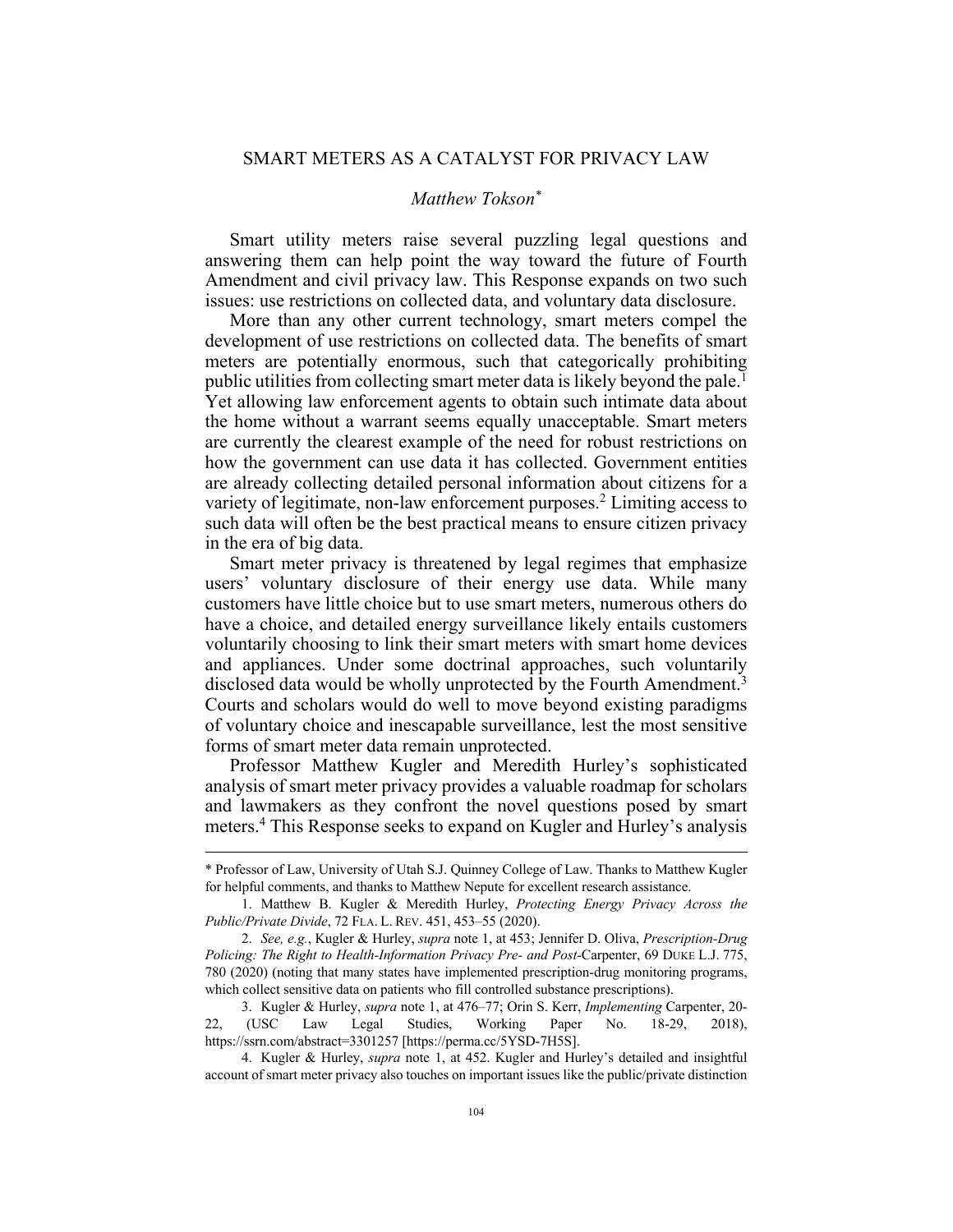of use restrictions and to reimagine their approach to voluntary data disclosure.

#### I. THE ERA OF USE RESTRICTIONS BEGINS

Since the beginning of the twenty-first century, scholars have debated whether the law should regulate how law enforcement agents *use* government data, in addition to regulating data *collection*. <sup>5</sup> There are two central controversies in this literature: first, whether use restrictions are effective at protecting privacy;6 and second, if they are effective, whether they should be imposed primarily by courts or legislatures.7 Some have argued that use restrictions can effectively protect privacy in a variety of contexts,<sup>8</sup> while others contend that such restrictions will be difficult to implement and may weaken restrictions on data collection.<sup>9</sup> Likewise, some scholars favor leaving use restrictions to legislatures, arguing that Fourth Amendment doctrine as applied by courts is a poor fit for such granular restrictions;10 others have proposed that Fourth Amendment law can provide a coherent foundation for use restrictions.<sup>11</sup>

There are strong arguments on both sides of these issues.<sup>12</sup> But for better or worse, events have largely overtaken these debates and may soon render them irrelevant. The era of use restrictions has already begun. Smart utility meters are the perfect illustration of this phenomenon. As Kugler and Hurley demonstrate, the benefits of smart meters are potentially massive.<sup>13</sup> Smart meters are necessary for efficient energy

5. *E.g.*, Wayne A. Logan, *Policing Police Access to Criminal Justice Data*, 104 IOWA L. REV. 619, 625 (2019); Emily Berman, *When Database Queries Are Fourth Amendment Searches*, 102 MINN. L. REV. 577, 580 (2017); Ric Simmons, *The Mirage of Use Restrictions*, 96 N.C. L. REV. 133, 179 (2017); Elizabeth E. Joh, *Policing by Numbers: Big Data and the Fourth Amendment*, 89 WASH. L. REV. 35, 64 (2014); Orin S. Kerr, *Use Restrictions and the Future of Surveillance Law*, *in* FUTURE OF THE CONSTITUTION 3 (Brookings Inst., 2011), https://www.brookings.edu/research/use-restrictions-and-the-future-of-surveillance-law/

[https://perma.cc/4SNH-XVSE]; William J. Stuntz, *Local Policing After the Terror*, 111 YALE L.J. 2137, 2160 (2002); Matthew Tokson, *Inescapable Surveillance*, 105 CORNELL L. REV. 409, 418–19 (2021).

6. Several scholars have argued compellingly in favor of use restrictions, *see, e.g.*, Joh, *supra* note 5, at 64; Kerr, *supra* note 5, at 8, while others have offered strong arguments that use restrictions are likely to be ineffective, Simmons, *supra* note 5, at 179–194.

7. *Compare* Kerr, *supra* note 5, at 8, *with* Logan, *supra* note 5, at 664.

- 8. *E.g.*, Kerr, *supra* note 5, at 8; Joh, *supra* note 5, at 64.
- 9. Simmons, *supra* note 5, at 179–94.
- 10. Simmons, *supra* note 5, at 180–82; Kerr, *supra* note 5, at 9–10.
- 11. *E.g.*, Logan, *supra* note 5, at 664; Berman, *supra* note 5, at 580.
- 12. *See supra* notes 6–11.
- 13. Kugler & Hurley, *supra* note 1, at 460–69.

in Fourth Amendment law, the Federal Trade Commission's (FTC) strengths and weaknesses as a privacy regulator, data mining regulations for private companies, and the meaning of the landmark decision, *Carpenter v. United States*, 138 S. Ct. 2206 (2018). *See* Kugler & Hurley, *supra* note 1, at 497–98, 507.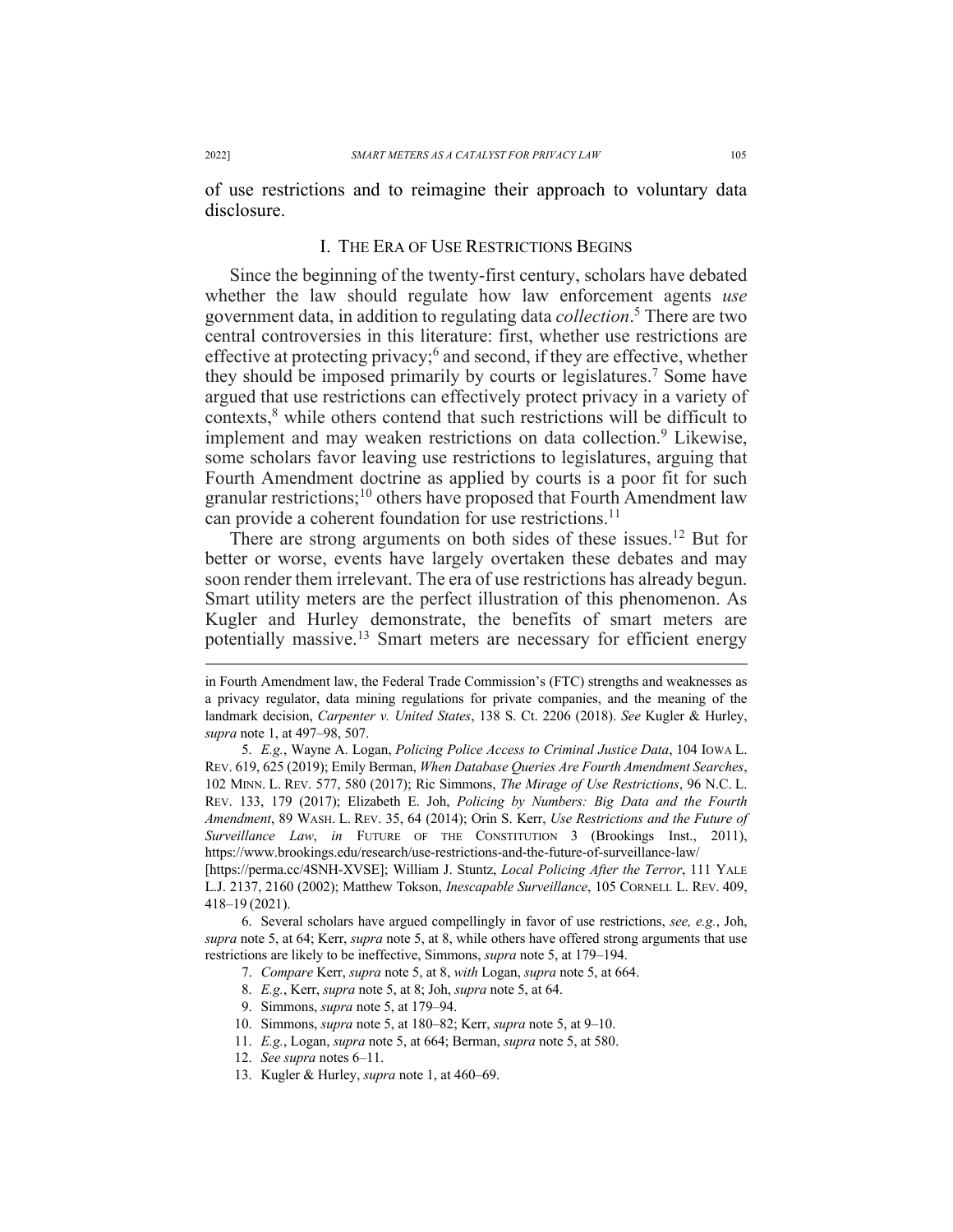grid management, which may be indispensable for addressing climate change and furthering general prosperity.<sup>14</sup> Prohibiting public or quasipublic utilities from using smart meters is likely not viable as a policy choice under current circumstances.<sup>15</sup> At the same time, there are substantial and growing privacy risks from smart meter data, which is capable of disclosing detailed information about the activities of people inside a home.<sup>16</sup> For example, smart meters can reveal to the government what devices a resident is using, the time and duration of use, and potentially more.17 Permitting law enforcement agents unfettered access to details about a person's activities inside their home disregards core constitutional values.18

In addressing this dilemma, courts and lawmakers have begun to rely on use restrictions that permit government utilities to obtain sensitive data about homeowners but prohibit the dissemination of such data to other agencies without a court order.<sup>19</sup> These use restrictions go far beyond familiar limitations on the scope of warrants.20 In *Naperville Smart Meter v. City of Naperville*, the Seventh Circuit upheld a town's use of mandatory smart meters on the ground that their data collection was "unrelated to law enforcement" and was otherwise reasonable.<sup>21</sup> Importantly, the court noted that its holding depended on the particular circumstances of the case, and that "our conclusion might change if the data was more easily accessible to law enforcement or other city officials outside the utility."<sup>22</sup> This statement, and the court's repeated emphasis

16. Kugler & Hurley, *supra* note 1, at 469–70.

17. Kugler & Hurley, *supra* note 1, at 469–72 (discussing the possibility that smart meters may become integrated with smart home devices such as Amazon Echo, smart lights and thermostats, or smart TVs).

18. Kugler & Hurley, *supra* note 1, at 469–74.

19. Naperville Smart Meter Awareness v. City of Naperville, 900 F.3d 521, 528 (7th Cir. 2018) (finding that Naperville's data collection did not violate the Fourth Amendment specifically because of this use restriction).

20. *See, e.g.*, California v. Riley, 573 U.S. 373, 386 (2014) (prohibiting police from searching a cell phone's contents under the traditional search incident to arrest exception); United States v. Sedaghaty, 728 F.3d 885, 913 (9th Cir. 2013) (requiring an additional warrant to permit a further search of computers seized for a different search); United States v. Runyan, 275 F.3d 449, 464–65 (5th Cir. 2001) (finding that police exceeded the scope of a private search when they examined disks that the private searchers did not examine).

21. Naperville, 900 F.3d at 529. *See also id.* at 528 ("Critically, Naperville conducts the search with no prosecutorial intent. Employees of the city's public utility—not law enforcement collect and review the data.").

22. Naperville, 900 F.3d at 529.

<sup>14.</sup> Kugler & Hurley, *supra* note 1, at 457. Smart meters also help utilities address outages and generate sufficient power, and help consumers save money and adopt energy-efficient behaviors. *Id.* at 464–66.

<sup>15.</sup> *See* Kugler & Hurley, *supra* note 1, at 457; *see generally* IPCC, SPECIAL REPORT ON THE OCEAN AND CRYOSPHERE IN A CHANGING CLIMATE, (2019) (explaining the immediate effects of climate change and the urgency of its mitigation).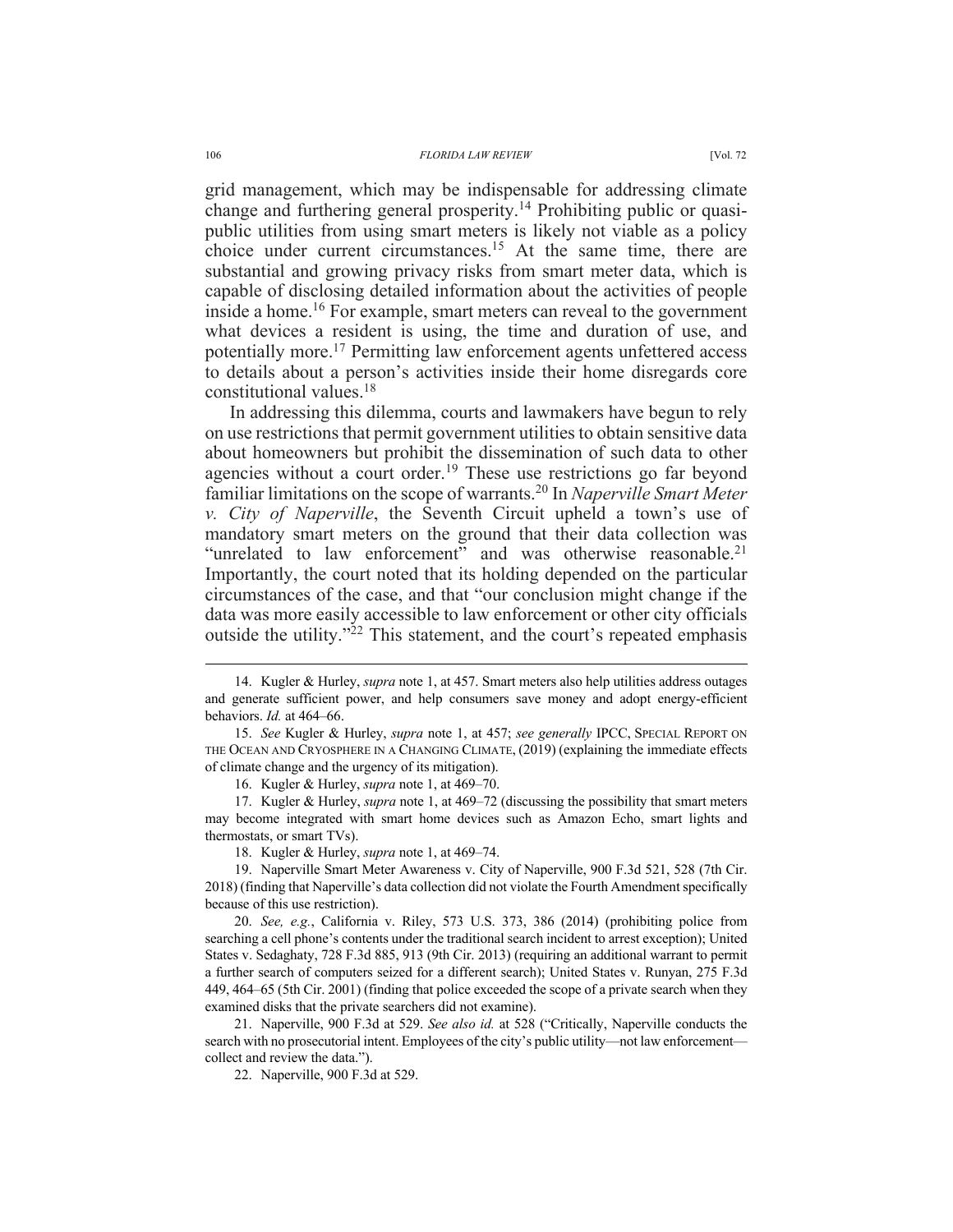on the non-law enforcement use of the data, strongly indicates that it would reverse course if the city started sharing data with law enforcement. The Seventh Circuit functionally imposed a Fourth Amendment use restriction on the data. Going forward, in the Seventh Circuit, smart meter data collection is only reasonable under the Fourth Amendment so long as it is walled off from law enforcement uses.<sup>23</sup>

Another recent case suggests that courts may also directly impose restrictions on law enforcement requests for data held by other government agencies. This would extend the principle of *Naperville*  beyond smart utility programs, providing Fourth Amendment protections for a variety of non-law-enforcement government databases. In *United States v. Hasbajrami*, the Second Circuit ruled that the Fourth Amendment applies to law enforcement use of data collected and stored by other government agencies.<sup>24</sup> FBI agents had queried a national security database of emails and other communications with foreign nationals collected by the NSA under the Foreign Intelligence Surveillance Act of 1978.25 The Second Circuit remanded to the district court to determine whether this additional use was reasonable under the Fourth Amendment.<sup>26</sup> It noted that the enormity of the communications database and the sensitive nature of the data compelled constitutional restrictions on use, lest the program turn into a limitless source of domestic surveillance.27 If law enforcement could query such a vast database without any constitutional check, it would be akin to a general warrant allowing the government to search wherever and whomever it pleases—the precise evil that the Fourth Amendment was designed to prevent.28 The court indicated that domestic law enforcement queries of the NSA's vast foreign intelligence database would likely raise serious constitutional concerns.29

The *Hasbajrami* opinion leaned heavily on recent Supreme Court cases expanding the scope of the Fourth Amendment to cover digital databases held by third parties and imposing limits on searching cell

<sup>23.</sup> *See id.* at 528–29.

<sup>24.</sup> United States v. Hasbajrami, 945 F.3d 641, 670 (2d Cir. 2019) ("[Q]uerying that stored data does have important Fourth Amendment implications, and those implications counsel in favor of considering querying a separate Fourth Amendment event that, in itself, must be reasonable. Our reasoning is based on three considerations.").

<sup>25.</sup> *Id.* at 645.

<sup>26.</sup> *Id.* at 661.

<sup>27.</sup> *Id*. at 671.

<sup>28.</sup> *Id.* ("If such a vast body of information is simply stored in a database, available for review by request . . . the program begins to look more like a dragnet, and a query more like a general warrant . . . ."); Kugler & Hurley, *supra* note 1, at 482.

<sup>29.</sup> Hasbajrami, 945 F.3d at 672.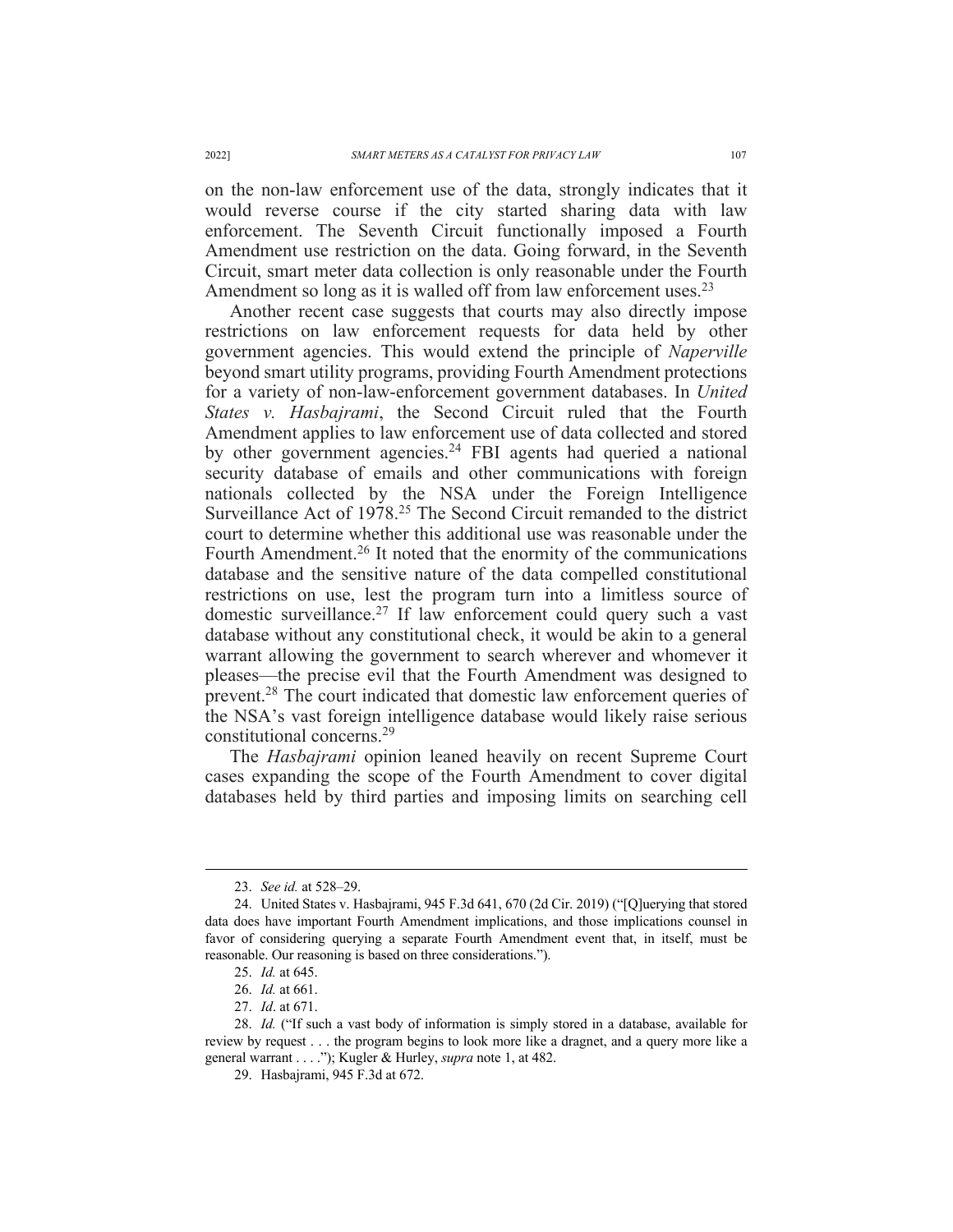phones lawfully seized during an arrest.30 Indeed, the recent expansion of the scope of the Fourth Amendment in *Carpenter v. United States* is essential to the rise of use restrictions.<sup>31</sup> Prior to *Carpenter*, most information disclosed to a third party was wholly unprotected by the Fourth Amendment, making the imposition of use restrictions impossible in most cases.32 But today, such information may be protected by the Fourth Amendment, and both *Naperville* and *Hasbajrami* relied on this expanded protection in their analyses.<sup>33</sup>

Finally, the fact that courts are applying Fourth Amendment use restrictions to collected data does not mean that there is no place for statutory use restrictions. Indeed, Naperville city regulations providing that its public energy utility would not provide customer data to law enforcement officers without a search warrant reassured the Seventh Circuit that Naperville's regime was constitutional.<sup>34</sup> And Kugler and Hurley's proposed Energy Use Privacy Act would, among its many appealing provisions, limit access to smart meter utility data to the utility itself.35 Further, Fourth Amendment use restrictions are likely to work best when they impose simple, bright-line restrictions on use, such as prohibiting all law enforcement uses while permitting all non-lawenforcement uses.<sup>36</sup> More sophisticated or nuanced use restrictions are better suited for implementation by statute.37 Likewise, restrictions on the dissemination of smart meter data to private entities will require statutes that protect consumer privacy against commercial exploitation.<sup>38</sup>

Regardless of whether statutory restrictions might be optimal, the extremely slow pace of federal privacy legislation and the weak or absent nature of state statutes thus far likely means courts will need to develop use restrictions in Fourth Amendment law—or fail to restrain government database use at all.<sup>39</sup> The most pressing question involving use

35. Kugler & Hurley, *supra* note 1, at 504.

36. Another possibility would be limiting all uses to the collecting agency and prohibiting access from any other agency.

37. *See* Kerr, *supra* note 5, at 10 (noting that legislatures have advantages over courts in developing detailed use restrictions).

38. Kugler & Hurley, *supra* note 1, at 496.

<sup>30.</sup> *Id.* at 671–72; Carpenter v. United States, 138 S. Ct. 2206, 2223 (2018); Riley v. California, 573 U.S. 373, 386 (2014).

<sup>31.</sup> Carpenter, 138 S. Ct. at 2223.

<sup>32.</sup> Kerr, *supra* note 5, at 9–10.

<sup>33.</sup> Naperville, 900 F.3d at 527; Hasbajrami, 945 F.3d at 671–72.

<sup>34.</sup> Kugler & Hurley, *supra* note 1, at 494 (describing Naperville's "Smart Grid Customer Bill of Rights" law, which prohibits the provision of customer data to law enforcement without a court order).

<sup>39.</sup> *See* Kugler & Hurley *supra* note 1, at 505 (discussing the weak protections offered by those few state statutes that exist); Matthew Tokson, *The Normative Fourth Amendment*, 104 MINN. L. REV. 741, 797 (2019); Matthew Tokson, *Knowledge and Fourth Amendment Privacy*, 111 NW. U. L. REV. 139, 192–93 (2016).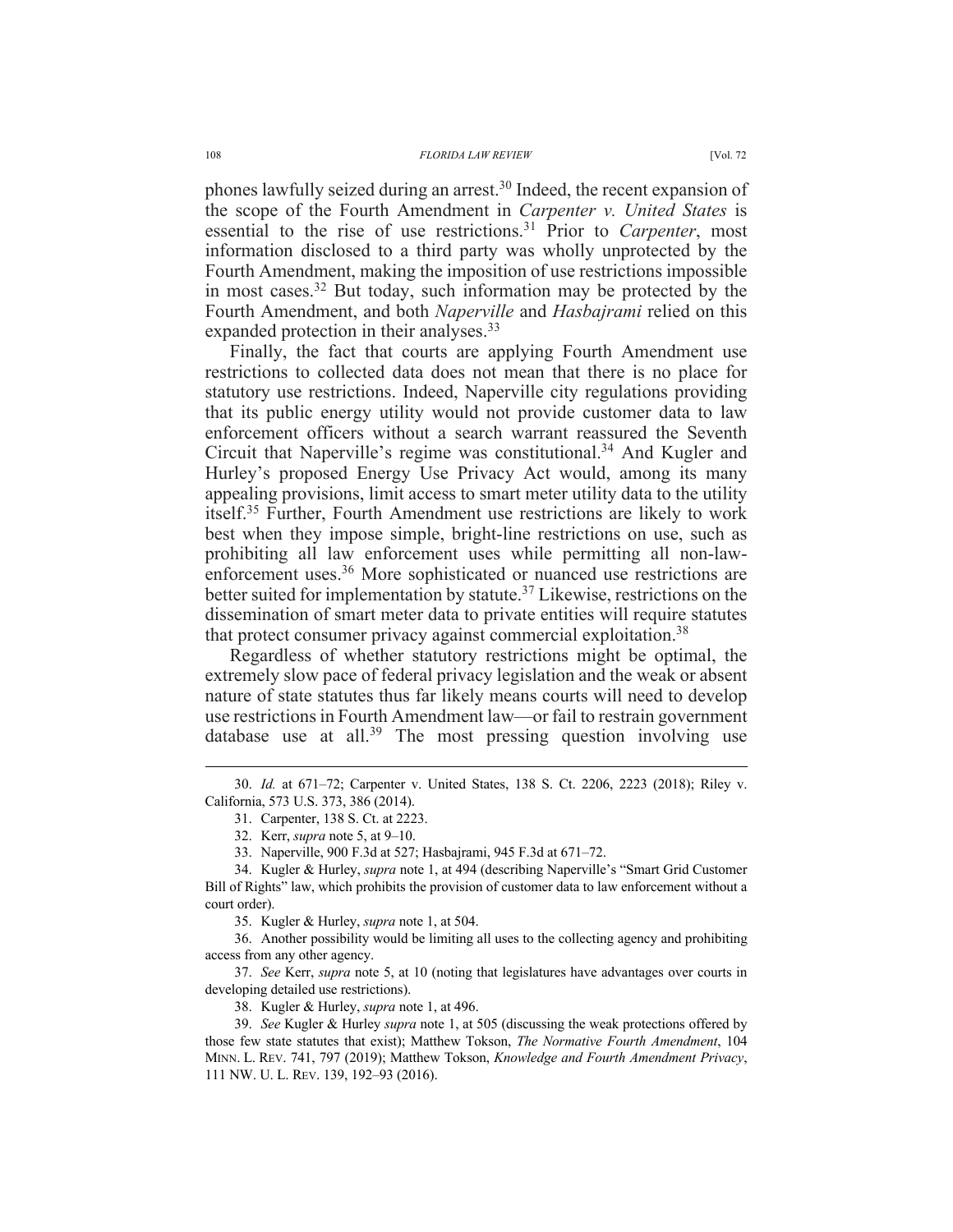restrictions is no longer whether they will occur, or who will implement them, but rather how courts and (eventually) lawmakers can best apply them to novel information-gathering technologies. Smart meters provide a path-making example of a technology that compels use restrictions on gathered data, and the brief history of smart meter implementation suggests that courts and lawmakers can successfully impose such restrictions.

#### II. INESCAPABLE SURVEILLANCE AND VOLUNTARY DISCLOSURE

Traditionally, the Fourth Amendment has granted no protection to information that a person shares with third parties.40 The Supreme Court recently reshaped this "third-party doctrine" in *Carpenter v. United States*, which established that people retain a Fourth Amendment right in their cell phone location data even though it is revealed to others.<sup>41</sup> *Carpenter* is a notably ambiguous case and its precise meaning going forward is contested.42 Some scholars believe *Carpenter* is the first step in a revolutionary expansion of Fourth Amendment protection to new forms of digital data, $43$  while others consider it a more limited exception to the third-party doctrine for certain types of surveillance.<sup>44</sup>

One issue central to this debate is the importance of voluntary disclosure, such as whether an individual chooses to disclose their data to a third party or whether such disclosure is largely inescapable. In the wake of *Carpenter*, many scholars and lower courts have endorsed voluntary disclosure as an important factor in determining Fourth Amendment rights.<sup>45</sup> Some have gone further and argued that information

<sup>40.</sup> Kugler & Hurley *supra* note 1, at 476; Tokson, *supra* note **Error! Bookmark not defined.**, at 415–18.

<sup>41.</sup> Tokson, *supra* note **Error! Bookmark not defined.**, at 409.

<sup>42.</sup> *See, e.g.*, Matthew Tokson, *The Aftermath of Carpenter: An Empirical Study of Fourth Amendment Law, 2018–2021*, 136 Harv. L. Rev. (forthcoming 2022); Lior Strahilevitz & Matthew Tokson, *Ten Thoughts on Today's Blockbuster Fourth Amendment Decision —* Carpenter v. United States, CONCURRING OPINIONS (June 22, 2018), https://web.archive.org/web/20180721111755/https://concurringopinions.com/archives/2018/06/ ten-thoughts-on-todays-blockbuster-fourth-amendment-decision-carpenter-v-united-states.html. [https://perma.cc/Y94X-PTXR]; Orin S. Kerr, *First Thoughts on Carpenter v. United States*, THE VOLOKH CONSPIRACY (June 22, 2018), https://reason.com/volokh/2018/06/22/first-thoughts-oncarpenter-v-united-sta/ (discussing the many important questions left open by the *Carpenter*  opinion); Kugler & Hurley, *supra* note 1, at 496 ("*Carpenter* . . . raised questions about dozens of issues and it may be years before courts give clear answers to any of them.").

<sup>43.</sup> Paul Ohm, *The Many Revolutions of Carpenter*, 32 HARV. J. L. & TECH. 357, 386 (2019).

<sup>44.</sup> Kerr, *supra* note 3, at 17.

<sup>45.</sup> Ohm, *supra* note 43, at 385; Kerr, *supra* note 3, at 20–22. United States v. Sigouin, 494 F. Supp. 3d 1252, 1265 (S.D. Fla. 2019); United States v. Diggs, 385 F. Supp. 3d 648, 660–61 (N.D. Ill. 2019). *But see* Tokson, *supra* note **Error! Bookmark not defined.**, at 425–39.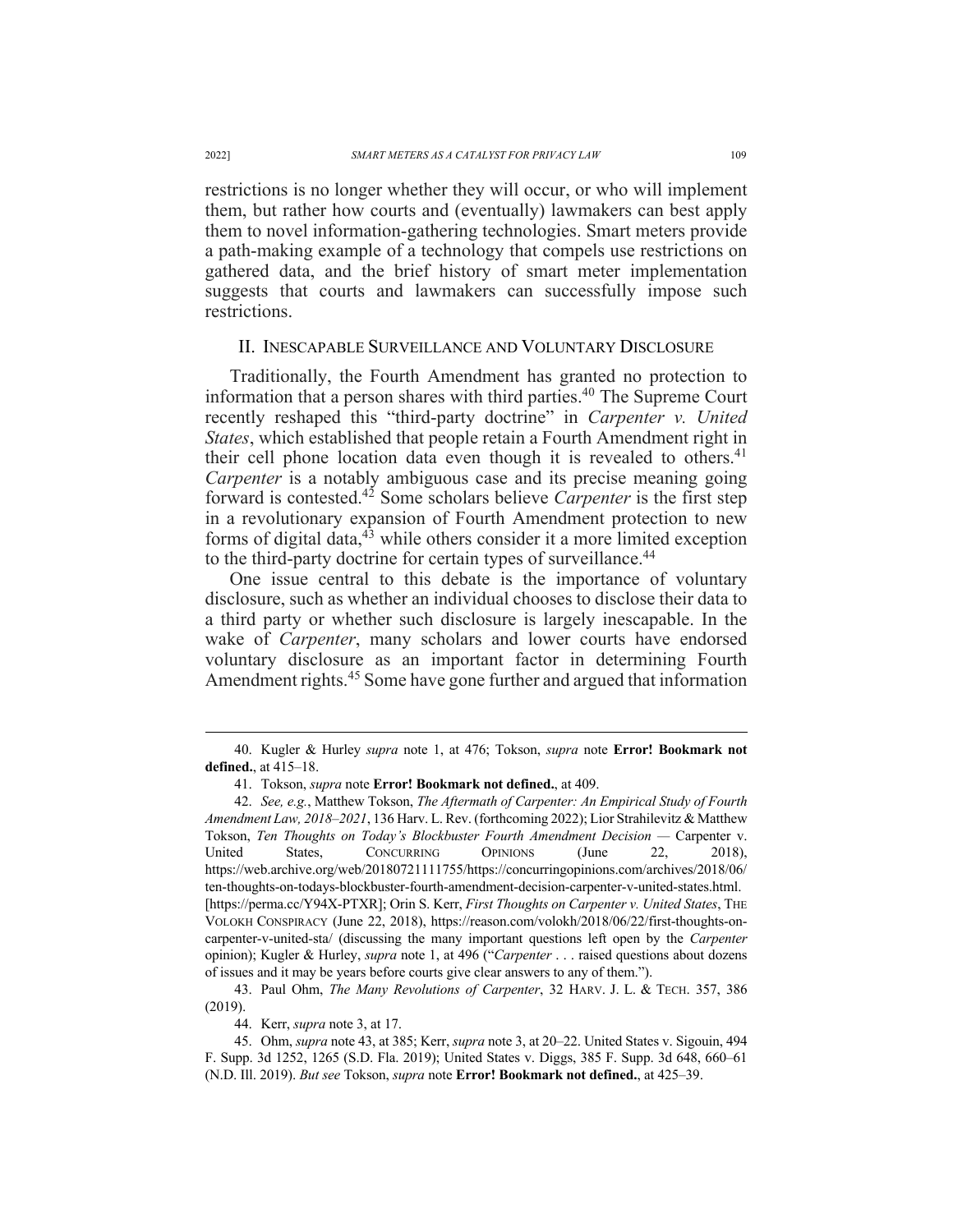voluntarily disclosed to third parties is *never* protected.46 Such an approach would narrowly limit the scope of *Carpenter* and leave a wide variety of personal information unprotected by the Fourth Amendment.<sup>47</sup>

Kugler and Hurley largely adopt this restrictive view, arguing the view "appear[s] to be inherent in the language of *Carpenter.*"48 Thus, an individual seeking Fourth Amendment protection would need to show that the collection of their data was unavoidable and not the result of a voluntary choice.<sup>49</sup> Fortunately, smart meter data often passes this test.<sup>50</sup> Residents whose utilities adopt smart meters may have no choice but to use such meters in their homes.<sup>51</sup> Those residents cannot be said to have voluntarily disclosed their data to a third party; the collection of their data was largely inescapable.<sup>52</sup>

But in a world where only involuntarily disclosed data is protected, even smart meter data is vulnerable and existing Fourth Amendment protections for such data can be easily circumvented. The more closely one examines the smart meter context, the less confident one becomes that such data would be protected under an "involuntary disclosure only" paradigm.

Not all smart meter installations are mandatory. Many states and municipalities permit their users to opt out of smart meters, some for no fee.53 In the numerous jurisdictions with opt outs and non-exorbitant fees, the disclosure of one's smart meter data to the government is a voluntary

- 51. Kugler & Hurley, *supra* note 1, at 453.
- 52. Kugler & Hurley, *supra* note 1, at 486–87.

<sup>46.</sup> *See* Kerr, *supra* note 3, at 20–22; United States v. Shipton, No. 0:18-CR-202-PJS-KMM, 2019 WL 5330928, at \*14 (D. Minn. Sept. 11, 2019), report and recommendation adopted, No. 18-CR-0202 (PJS/KMM), 2019 WL 5305573 (D. Minn. Oct. 21, 2019) (leaning heavily on voluntariness in holding that peer-to-peer file sharing is unprotected by the Fourth Amendment).

<sup>47.</sup> Tokson, *supra* note **Error! Bookmark not defined.**, at 413–15. *See also, e.g.*, United States v. Hood, 920 F.3d 87, 92 (1st Cir. 2019) (holding that the use of a messaging app was voluntary and therefore data associated with its use was unprotected); United States v. Kidd, 394 F. Supp. 3d 357, 358–59, 365–66, (S.D.N.Y. 2019) (holding that a voice-over-internet-protocol service was not ubiquitous or inescapable and therefore was likely not protected by the Fourth Amendment).

<sup>48.</sup> Kugler & Hurley, *supra* note 1, at 486–87. This conclusion is controversial, and the importance of involuntary disclosure to *Carpenter*'s outcome is unclear. *See* Matthew Tokson, *The Next Wave of Fourth Amendment Challenges After* Carpenter, 59 WASHBURN L. J. 1, 5–6 (2020). The Court's discussion of the voluntariness issue takes up a single paragraph in a lengthy opinion that mostly focuses on the "detailed, encyclopedic, and effortlessly compiled" nature of cell phone surveillance and its potential negative effects on citizen privacy. Carpenter v. United States, 138 S. Ct. 2206, 2211–12, 2215–19, 2216 (2018).

<sup>49.</sup> Kugler & Hurley, *supra* note 1, 486–87 (citing Kerr, *supra* note 3, at 3).

<sup>50.</sup> Kugler & Hurley, *supra* note 1, at 486–87.

<sup>53.</sup> *See Smart Meter Opt-Out Options and Fees*, ELECTRONIC SILENT SPRING, (last updated

Nov. 6, 2016) https://www.electronicsilentspring.com/wp-content/uploads/2014/01/SMART-METER-OPT-OUT-OPTIONS-AND-FEES-by-STATE.pdf [https://perma.cc/AU2A-5AZY].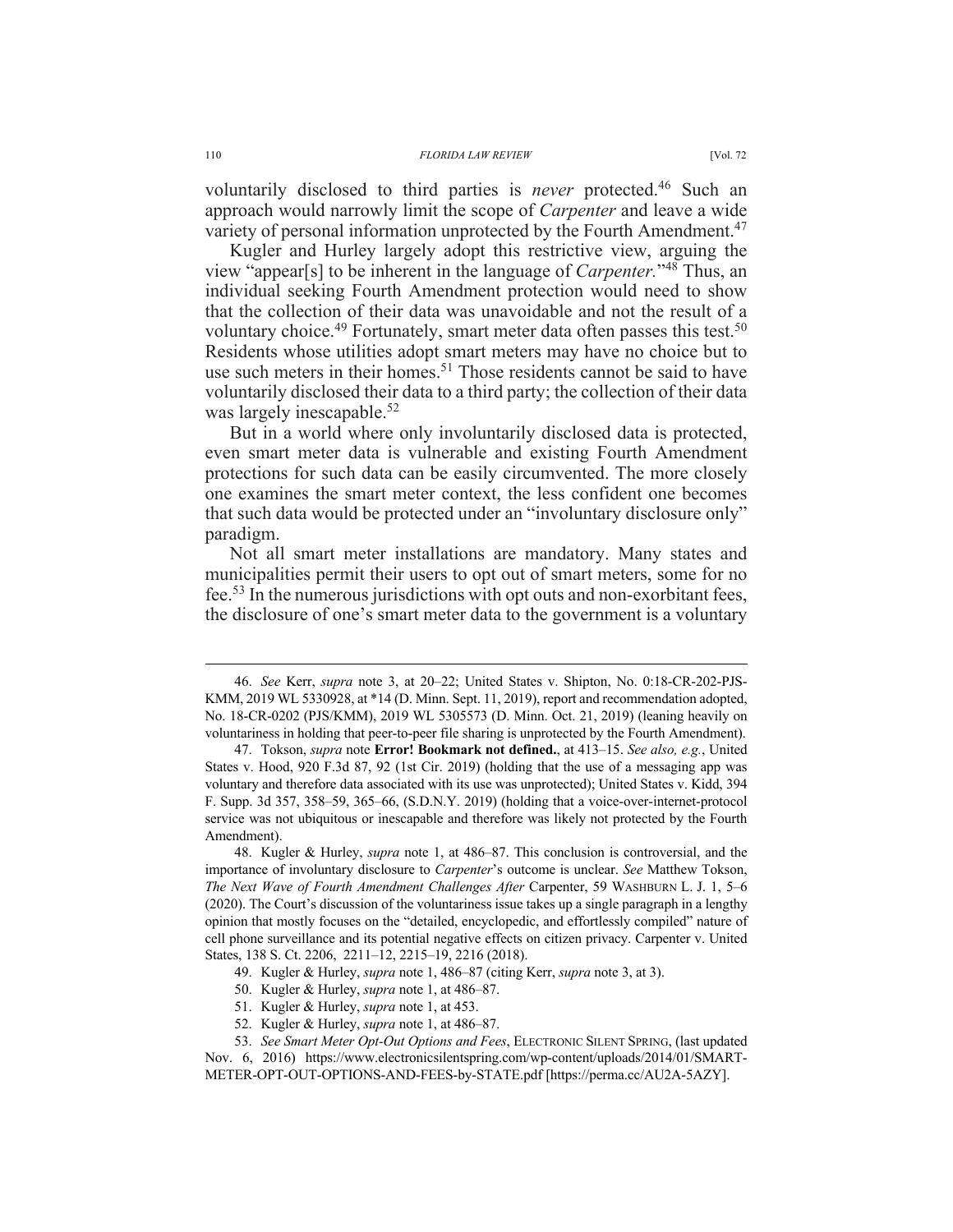$choice—and this intimate data might be unprotected.<sup>54</sup> While$ homeowners in Portland (where opting out is prohibitively expensive)<sup>55</sup> would enjoy privacy in their smart meter data, homeowners in Los Angeles (where opting out is free) may not.<sup>56</sup> Nor are those Los Angeles homeowners likely to opt out because default rules exert a powerful influence and opting out is rare in virtually every consumer context.57 Of course, if the vast majority of people do adopt smart meters, that may demonstrate their societal ubiquity and make it more likely that they will be protected under *Carpenter*. <sup>58</sup> But the precise meaning of *Carpenter*  remains unclear, and a consumer's voluntary adoption of smart meters in the face of easy opt outs might be enough to preclude Fourth Amendment protection.59 Governments seeking to obtain smart meter data could provide low-fee opt outs, potentially eliminating the involuntary nature of smart meter data disclosure.

Further, the most concerning forms of smart meter data collection likely involve voluntary consumer choices, which would eliminate Fourth Amendment protection under Kugler and Hurley's adopted framework.60 Kugler & Hurley express particular concern about smart meters that are connected to various smart appliances and devices like Amazon's Alexa.<sup>61</sup> The integration of these devices with a smart meter system can reveal even more about the intimate activities of the home.<sup>62</sup> Yet integrating smart home devices with smart meters is an inherently voluntary act. Purchasing smart home devices in itself is voluntary, and indeed only about one-fourth of American households currently contain such devices.<sup>63</sup> Moreover, integrating these devices' data-gathering capabilities with smart meters is likely to be a voluntary step that requires

<sup>54.</sup> *See* Kerr, *supra* note 3, at 20–22.

<sup>55.</sup> I refer here to Portland, Oregon, where, as of late 2016, opt-out fees were \$254 plus an ongoing monthly surcharge of \$51. *See supra* note 53.

<sup>56.</sup> *See supra* note 53.

<sup>57.</sup> *See, e.g.*, RICHARD H. THALER & CASS R. SUNSTEIN, NUDGE: IMPROVING DECISIONS ABOUT HEALTH, WEALTH, AND HAPPINESS 83 (2008).

<sup>58.</sup> Carpenter v. United States, 138 S. Ct. 2206, 2211, 2220 (2018) (noting the ubiquity of cellphones and characterizing them as indispensable to participation in modern society).

<sup>59.</sup> *See* Tokson, *supra* note 42 (reporting that lower courts generally focus on the automatic and involuntary nature of data disclosure, rather than the ubiquity of a technology, when applying *Carpenter*).

<sup>60.</sup> *See* Kugler & Hurley, *supra* note 1, at 486–87.

<sup>61.</sup> Kugler & Hurley, *supra* note 1, at 472 (noting that these devices "can be connected to or integrated with the home energy management system.").

<sup>62.</sup> Kugler & Hurley, *supra* note 1, at 473–74.

<sup>63.</sup> Micah Singleton, *Nearly a quarter of US households own a smart speaker, according to Nielsen*, THE VERGE (Sep. 30, 2018), https://www.theverge.com/circuitbreaker/2018/9/30/17914022/smart-speaker-40-percent-us-

households-nielsen-amazon-echo-google-home-apple-homepod [https://perma.cc/VG6F-PPHU].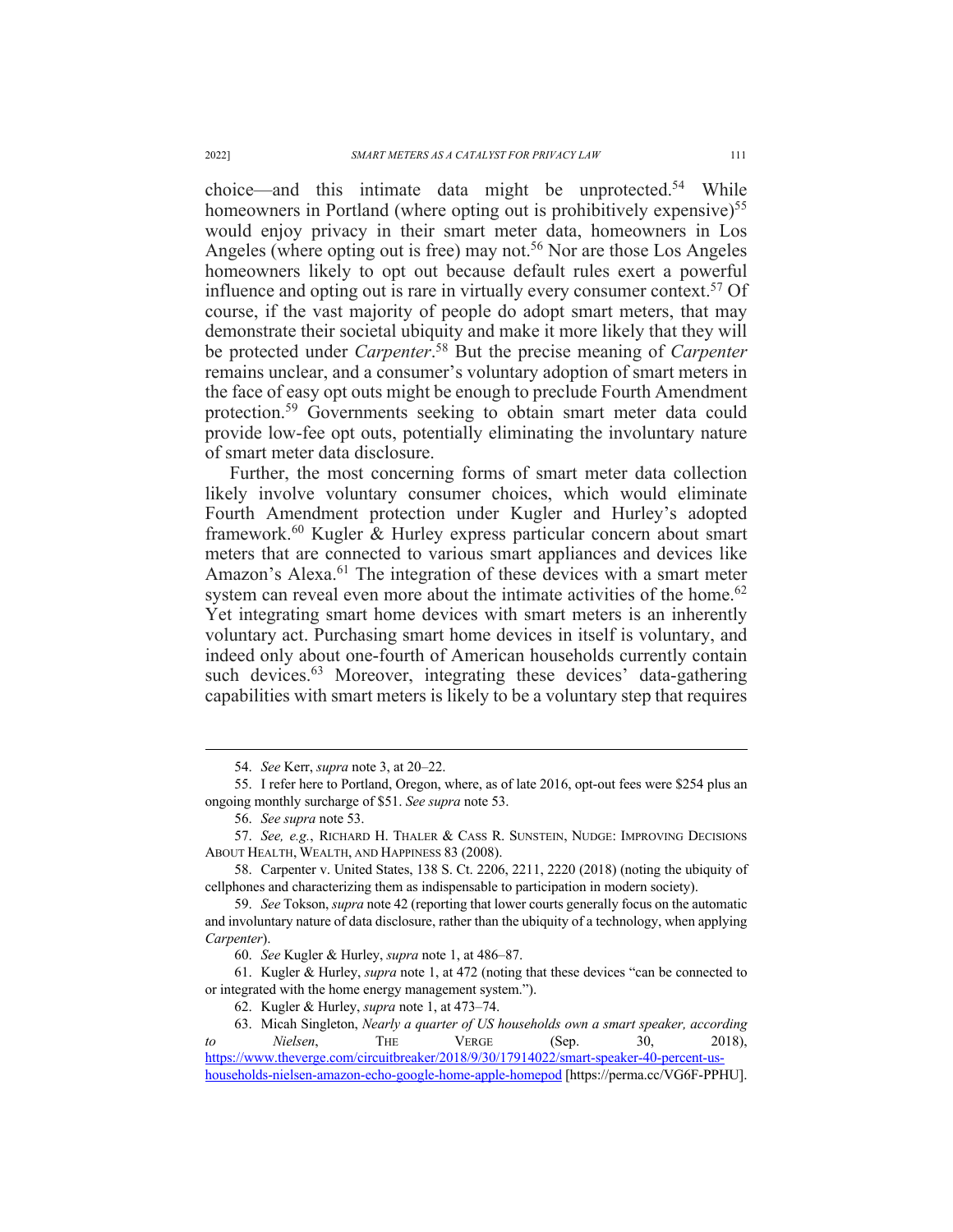conscious action on the part of a homeowner.<sup>64</sup> Data obtained from smart speakers and other devices integrated with smart meters would accordingly be unprotected by the Fourth Amendment, despite its especially intimate, detailed, and voluminous nature.

Voluntariness paradigms provide a shaky foundation for smart meter privacy. Between opt-out opportunities and the voluntary nature of smart device integration, the robust Fourth Amendment protections that Kugler and Hurley contemplate may be substantially diminished.65 In this respect, smart meter data is in good company, joining numerous other forms of digital data that would go unprotected or underprotected under a voluntariness approach: ride-sharing data, individual website data, peer-to-peer file sharing, DNA analysis, smart phone apps including dating and other personal apps, smart home devices, and more.<sup>66</sup>

An involuntariness requirement is hardly inevitable. Most scholars view involuntariness not as a requirement but as merely one factor among many examined in *Carpenter*. <sup>67</sup> The Court's discussion of the voluntariness issue in *Carpenter* was mostly confined to a single paragraph in a lengthy opinion that largely focused on factors such as the deeply revealing nature of the surveillance, the amount of data gathered, the number of persons affected, and the cost of the surveillance. $68$ 

Voluntariness need not be definitive in future cases. Lower courts applying *Carpenter* have sometimes examined the voluntary or inescapable nature of data disclosure and other times ignored this consideration.69 Factors such as revealing nature and amount are

67. *See* Ohm, *supra* note 43, at 378, 384; Tokson, *supra* note 48, at 5; Susan Freiwald and Stephen W. Smith, *The* Carpenter *Chronicle: A Near-Perfect Surveillance*, 132 HARV. L. REV. 205, 207 (2018).

<sup>64.</sup> *See* Kugler & Hurley, *supra* note 1, at 507 (discussing the development of consumer products that will interact with smart meters, thereby enhancing the value of the smart grid).

<sup>65.</sup> *See* Kugler & Hurley, *supra* note 1, at 489.

<sup>66.</sup> Tokson, *supra* note **Error! Bookmark not defined.**, at 433–37. *See also, e.g.*, United States v. Hood, 920 F.3d 87, 92 (1st Cir. 2019) (holding that the use of a messaging app was voluntary and therefore data associated with its use was unprotected); United States v. Kidd, 394 F. Supp. 3d 357, 358–59, 365–66, (S.D.N.Y. 2019) (holding that a voice-over-internet-protocol service was not ubiquitous or inescapable and therefore was likely not protected by the Fourth Amendment); United States v. Shipton, No. 0:18-CR-202-PJS-KMM, 2019 WL 5330928, at \*14 (D. Minn. Sept. 11, 2019), report and recommendation adopted, No. 18-CR-0202 (PJS/KMM), 2019 WL 5305573 (D. Minn. Oct. 21, 2019) (holding that the government could monitor peer-topeer file sharing because file sharing was not indispensable to daily life and required a voluntary action by the user).

<sup>68.</sup> Carpenter v. United States, 138 S. Ct. 2206, 2216, 2211–12, 2215–19 (2018).

<sup>69.</sup> *See supra* note 66; United States v. Howard, 426 F. Supp. 3d 1247, 1256–58 (M.D. Ala. 2019) (holding that one-day warrantless GPS tracking did not violate the Fourth Amendment because it was shorter in duration and less revealing than cell phone tracking); United States v. Kelly, 385 F. Supp. 3d 721, 726–27 (E.D. Wis. 2019) (holding that the government could warrantlessly capture video from the hallway of an apartment building which was not the defendant's residence because the camera collected little information and the information